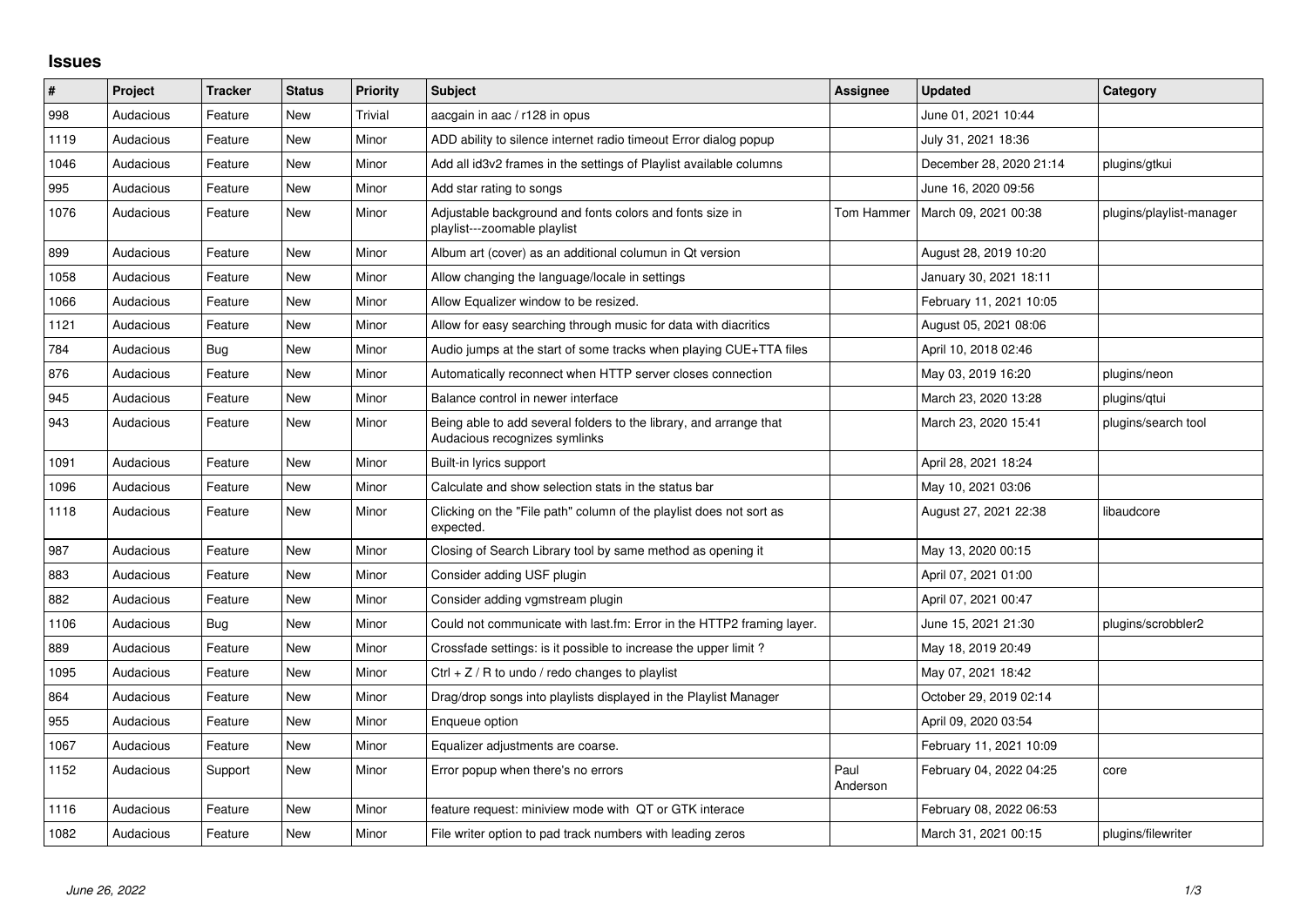| #    | Project   | <b>Tracker</b> | <b>Status</b> | <b>Priority</b> | <b>Subject</b>                                                                                                                            | <b>Assignee</b> | <b>Updated</b>           | Category           |
|------|-----------|----------------|---------------|-----------------|-------------------------------------------------------------------------------------------------------------------------------------------|-----------------|--------------------------|--------------------|
| 1130 | Audacious | Feature        | New           | Minor           | folders for tabs in the playlist head (an enhancement suggestion, not a<br>bug)                                                           |                 | October 24, 2021 19:04   |                    |
| 500  | Audacious | Feature        | New           | Minor           | fullscreen album art                                                                                                                      |                 | April 08, 2020 19:17     |                    |
| 1098 | Audacious | Feature        | New           | Minor           | Hide empty Services playlist sub-menu                                                                                                     |                 | May 10, 2021 09:25       | libaudgui          |
| 1108 | Audacious | Feature        | New           | Minor           | HTTPS support for Windows builds                                                                                                          |                 | December 27, 2021 04:45  | plugins/neon       |
| 1145 | Audacious | Support        | New           | Minor           | I started to code, I need m-tags support for audacious to tag files<br>witthout tags, and all I need is a (link to a) good documentation* |                 | February 25, 2022 05:01  |                    |
| 1071 | Audacious | Feature        | New           | Minor           | Linkage could be improved for packagers.                                                                                                  |                 | March 31, 2021 00:32     |                    |
| 1151 | Audacious | Feature        | New           | Minor           | Load balance XSPF tracks with multiple location URIs                                                                                      |                 | January 28, 2022 19:10   |                    |
| 968  | Audacious | Feature        | New           | Minor           | Loop PSF files at normal loop points during repeat mode                                                                                   |                 | April 16, 2020 03:25     | plugins/psf        |
| 993  | Audacious | Bug            | New           | Minor           | Lyrics for streamed content are written to cache but not read.                                                                            |                 | June 07, 2020 13:10      | plugins/lyricwiki  |
| 1093 | Audacious | Feature        | New           | Minor           | Make the Song Dialog (Qt) window wider by default                                                                                         |                 | May 17, 2021 15:36       |                    |
| 1057 | Audacious | Feature        | New           | Minor           | Matroska (mka) chapter support                                                                                                            |                 | August 27, 2021 22:54    |                    |
| 1142 | Audacious | Feature        | New           | Minor           | MusicBrainz support for CD plugin                                                                                                         |                 | November 20, 2021 21:46  | plugins/cdaudio    |
| 1160 | Audacious | Feature        | New           | Minor           | Ogg Opus support for streams                                                                                                              |                 | March 11, 2022 18:09     |                    |
| 873  | Audacious | Feature        | New           | Minor           | Optionally make "previous track" restart current track                                                                                    |                 | June 08, 2021 22:55      |                    |
| 1153 | Audacious | Feature        | New           | Minor           | Optional sort column for File Created/Modified date and time                                                                              |                 | February 04, 2022 16:00  | libaudgui          |
| 51   | Audacious | Feature        | New           | Minor           | Option to inhibit suspend                                                                                                                 |                 | February 13, 2021 09:23  |                    |
| 924  | Audacious | Feature        | New           | Minor           | Option to replace playlist contents by drag and drop                                                                                      |                 | December 02, 2019 20:15  |                    |
| 1099 | Audacious | Feature        | <b>New</b>    | Minor           | Per-track ReplayGain shouldn't be enabled by default                                                                                      |                 | May 09, 2021 13:41       |                    |
| 1048 | Audacious | Feature        | New           | Minor           | PipeWire support                                                                                                                          |                 | May 04, 2022 19:36       |                    |
| 1170 | Audacious | Feature        | New           | Minor           | Playback mode button                                                                                                                      |                 | April 22, 2022 16:01     |                    |
| 913  | Audacious | Feature        | New           | Minor           | Play / create new playlist from selection                                                                                                 |                 | December 02, 2019 20:13  | plugins/qtui       |
| 1154 | Audacious | Support        | New           | Minor           | Playlist column Headers                                                                                                                   |                 | March 06, 2022 16:06     |                    |
| 877  | Audacious | Feature        | New           | Minor           | Please add save option to cue playlists (patch included)                                                                                  |                 | March 07, 2019 04:18     | plugins/cue        |
| 429  | Audacious | Feature        | New           | Minor           | Please enable scrobbling to libre.fm in Scrobbler 2.0                                                                                     |                 | September 02, 2019 10:35 | plugins/scrobbler2 |
| 1088 | Audacious | Feature        | New           | Minor           | plugin: status icon: ADD option to select tray mouse Middle Click action                                                                  |                 | April 11, 2021 12:05     | plugins/statusicon |
| 786  | Audacious | Feature        | New           | Minor           | Port global hotkeys plugin to Windows                                                                                                     |                 | January 04, 2021 21:52   | plugins/hotkey     |
| 1072 | Audacious | Feature        | New           | Minor           | QT AOSD plugin                                                                                                                            |                 | February 17, 2021 21:18  | plugins/aosd       |
| 1017 | Audacious | Feature        | New           | Minor           | QT Global Hotkeys rework proposal and cross-platform support                                                                              | Domen Mori      | December 07, 2020 04:22  | plugins/hotkey     |
| 907  | Audacious | Feature        | New           | Minor           | QtNetwork-based HTTP client                                                                                                               |                 | October 26, 2019 13:41   |                    |
| 996  | Audacious | Feature        | New           | Minor           | Refine playlists when searching (search all playlists)                                                                                    |                 | June 16, 2020 09:58      |                    |
| 909  | Audacious | Feature        | New           | Minor           | remember open/close status of equalizer and equalizer-presets<br>windows                                                                  |                 | April 22, 2020 06:56     | libaudgui          |